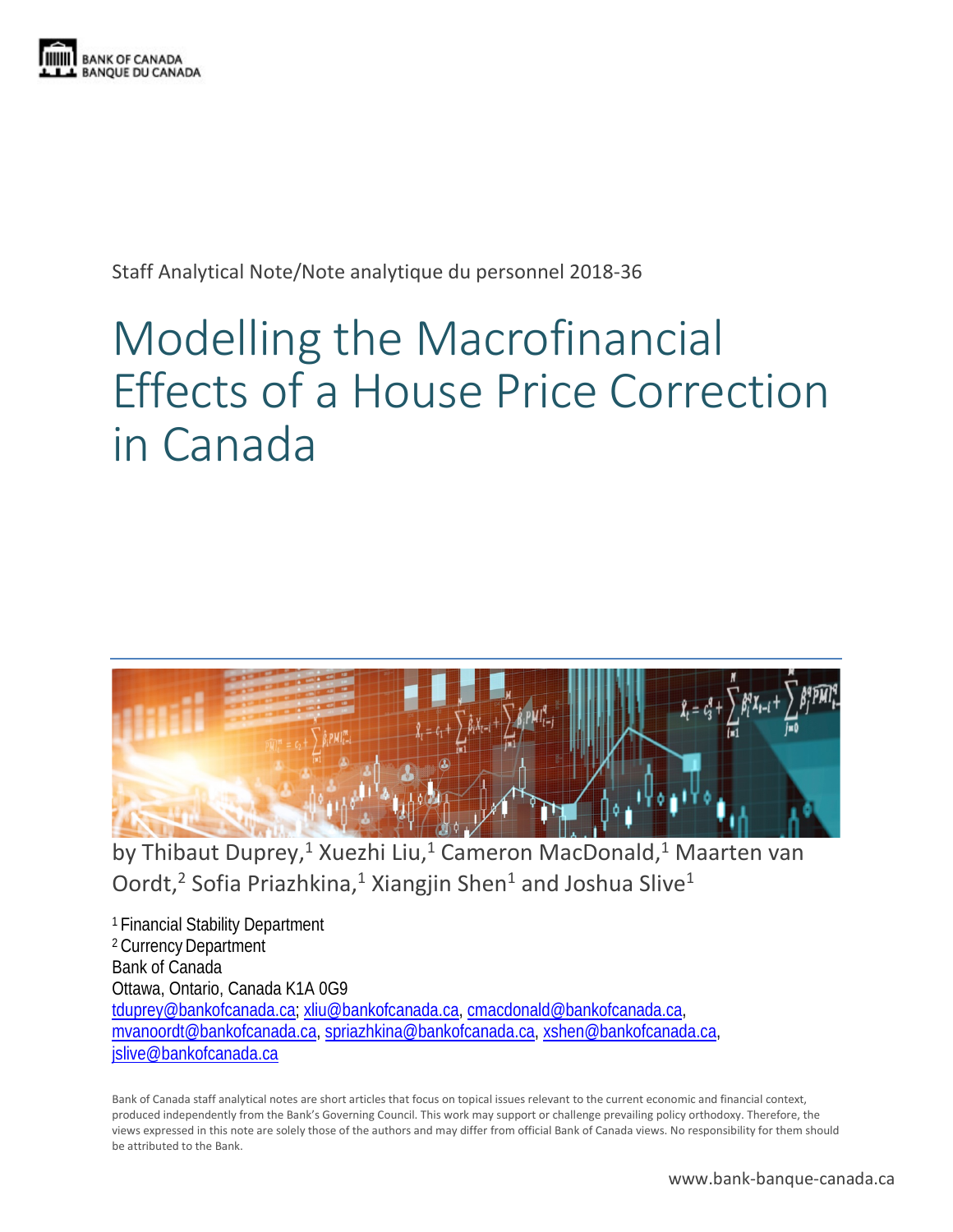# **Acknowledgements**

This note would not have been possible without the advice and analytical contributions of Olga Bilyk, Guillaume Bédard-Pagé, Gabriel Bruneau, Gino Cateau, Don Coletti, José Fique, Charles Gaa, Alejandro Garcia, Marc-André Gosselin, Siyang He, Dylan Hogg, Ivan Komarov, William Leung, Eric Luo, Guillaume Ouellet Leblanc and Virginie Traclet.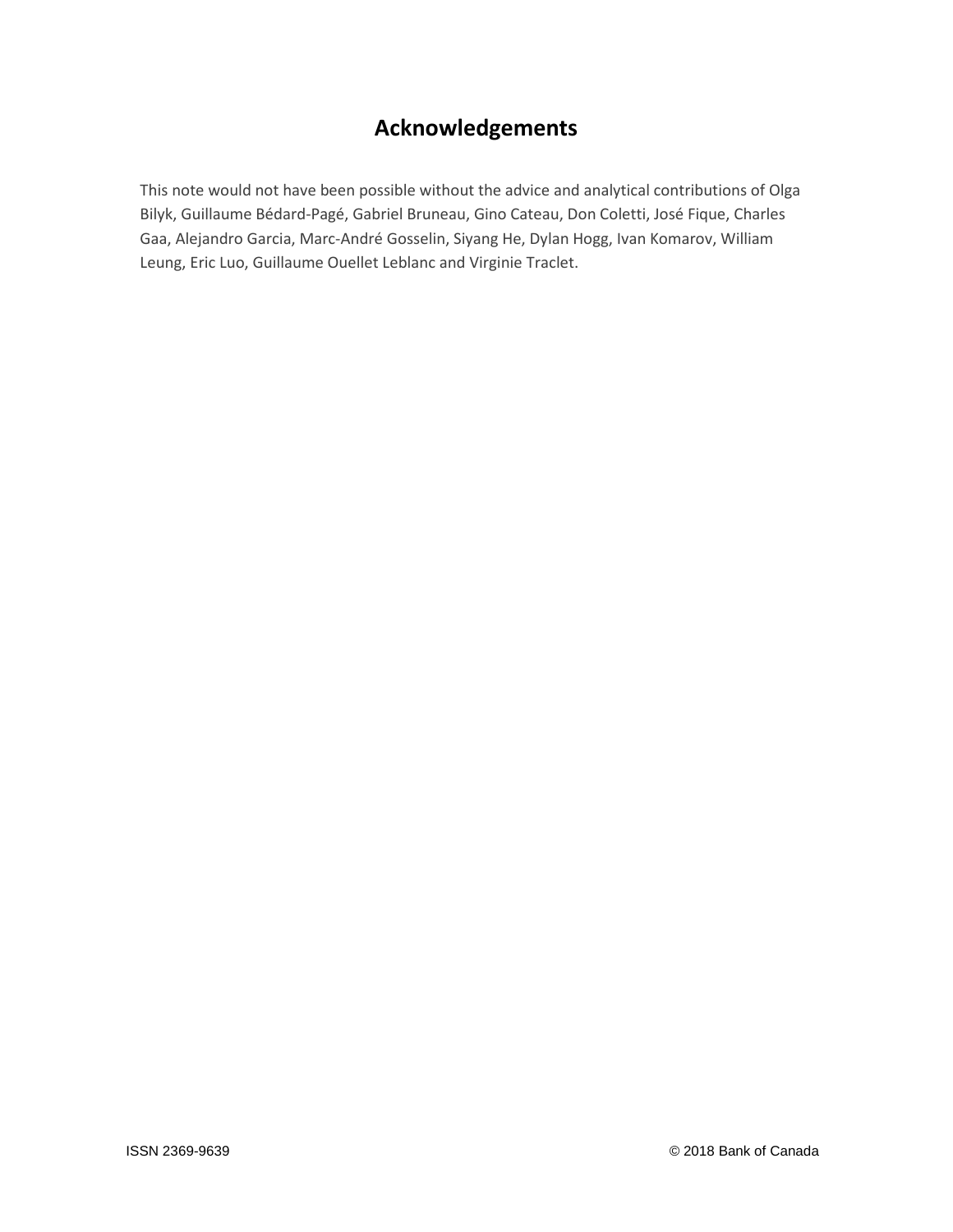### **Abstract**

We use a suite of risk-assessment models to examine the possible impact of a hypothetical house price correction, centred in the Toronto and Vancouver areas. We also assume financial stress significantly amplifies the macroeconomic impact of the house price decline. The rates of arrears rise for households and businesses, which puts some pressure on banks. But the large banks remain resilient through the risk scenario, supported by their international diversification and their ability to replenish capital with retained earnings. As with any simulation exercise, the results are subject to significant uncertainty and depend on the specifics of the scenario being considered.

*Bank topics: Financial stability; Housing; Financial institutions JEL code: E27, E37, E44, G21*

### **Résumé**

Nous utilisons un ensemble de modèles d'évaluation des risques pour examiner l'incidence possible d'une correction hypothétique des prix des logements concentrée dans les régions de Toronto et de Vancouver. Nous supposons aussi que les tensions financières amplifient considérablement les effets macroéconomiques du recul des prix. Les taux de prêts en souffrance des ménages et des entreprises augmentent, ce qui exerce une certaine pression sur les banques. Toutefois, grâce à leur diversification internationale et à leur capacité de reconstituer leurs fonds propres en augmentant leurs résultats non distribués, les grandes banques demeurent résilientes dans un tel scénario de risque. Comme dans tout exercice de simulation, les résultats comportent une grande part d'incertitude et varient selon les particularités du scénario à l'étude.

*Sujets : Stabilité financière; Logement; Institutions financières Codes JEL : E27, E37, E44, G21*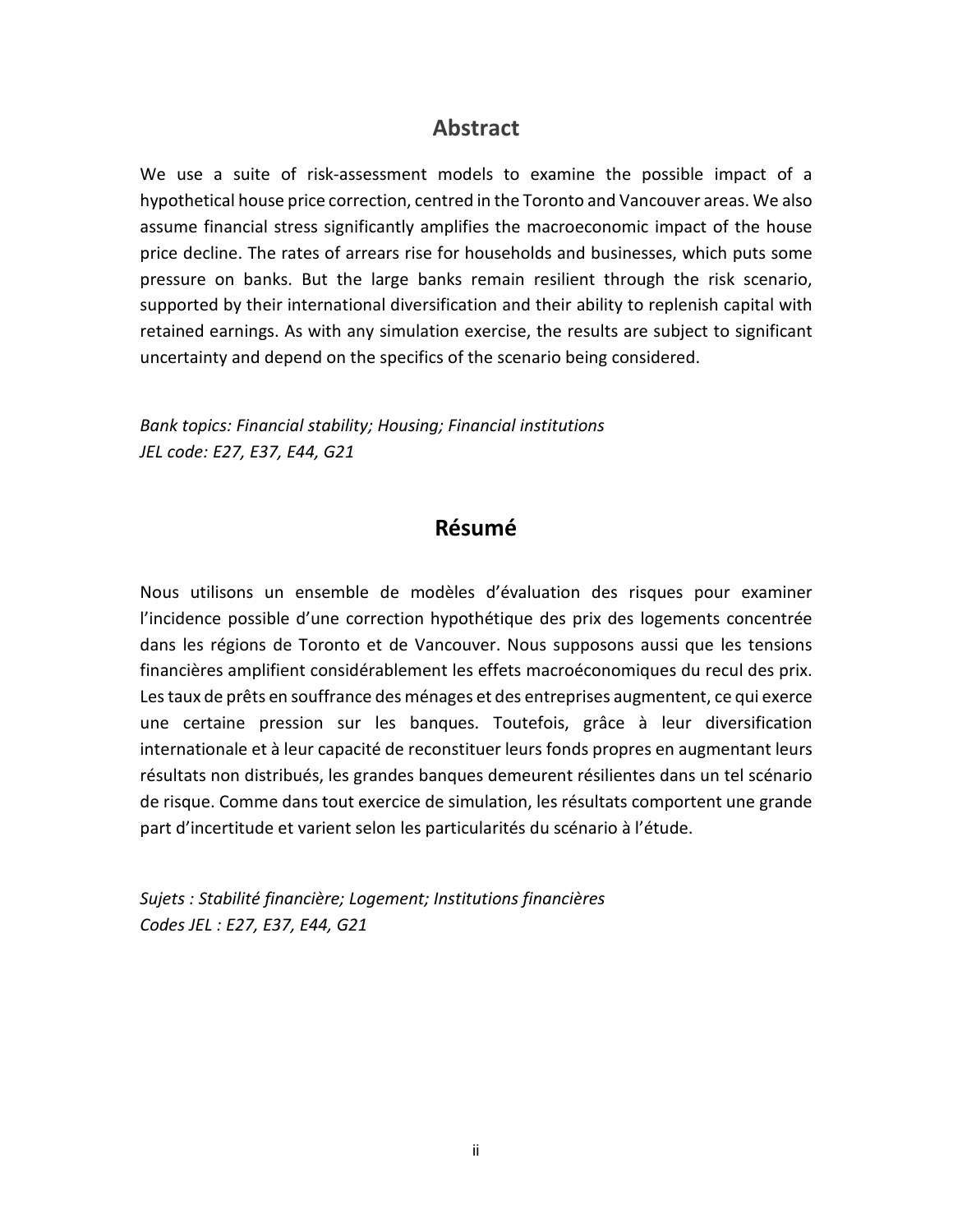# **Introduction**

 $\overline{a}$ 

This note illustrates the possible consequences of a hypothetical house price correction centred in the Toronto and Vancouver areas. Our scenario also assumes a sharp increase in financial stress, which amplifies the macroeconomic effects. The scenario qualitatively resembles Risk 2 in the June 2018 *[Financial](https://www.bankofcanada.ca/2018/06/assessment-of-vulnerabilities-and-risks/)  [System Review](https://www.bankofcanada.ca/2018/06/assessment-of-vulnerabilities-and-risks/)*. We consider this to be a "tail-risk" scenario; in other words, it characterizes an event that has a low chance of occurring but has a high impact if it does. We make several simplifying assumptions to aid in exposition and modelling.

We simulate the scenario using our Framework for Risk Identification and Assessment (FRIDA).**[1](#page-3-0)** The analysis follows four steps, corresponding to the four boxes in Figure 1 and the four sections below:

- 1. We discuss how national house prices could evolve in the context of a housing market correction in the Toronto and Vancouver areas.
- 2. We model how the macroeconomic effects could be amplified as a result of increased stress to the financial system caused by the house price correction.
- 3. We then dig deeper into how households and businesses fare.
- 4. Finally, we estimate the potential impact of the deterioration in macroeconomic conditions and the associated defaults of households and businesses on large Canadian banks. The large banks remain resilient through the risk scenario.

While the steps are illustrated sequentially, their effects are interrelated and simultaneous.

We present results as the differences between the risk scenario and a base case where macroeconomic variables resemble those forecast in the Bank of Canada's *Monetary Policy Report*.

<span id="page-3-0"></span>**<sup>1</sup>** Details on all the models used in this note are contained in the accompanying technical report (MacDonald and Traclet 2018).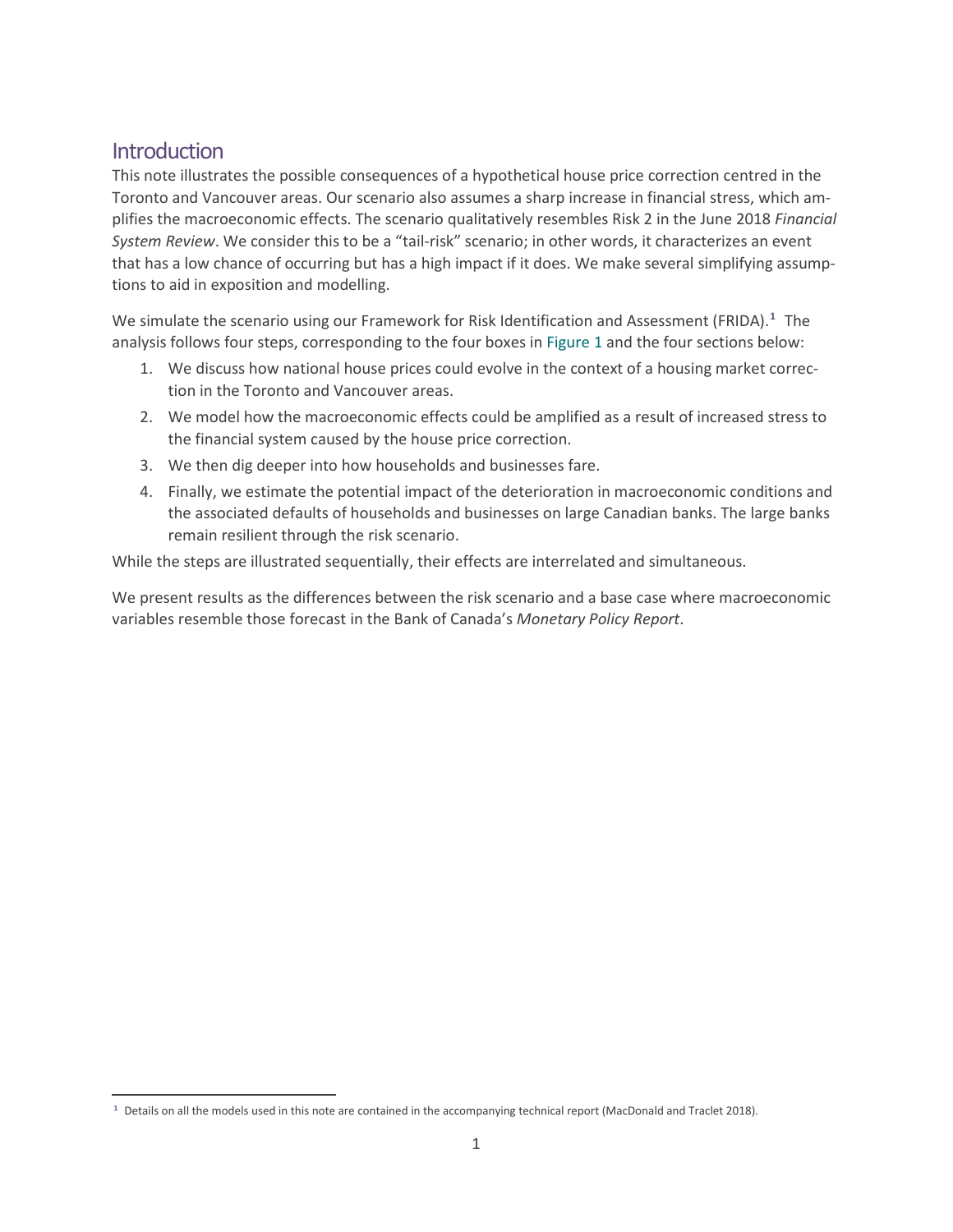#### **Figure 1. Modelling the macrofinancial effects of a house price correction in Canada**

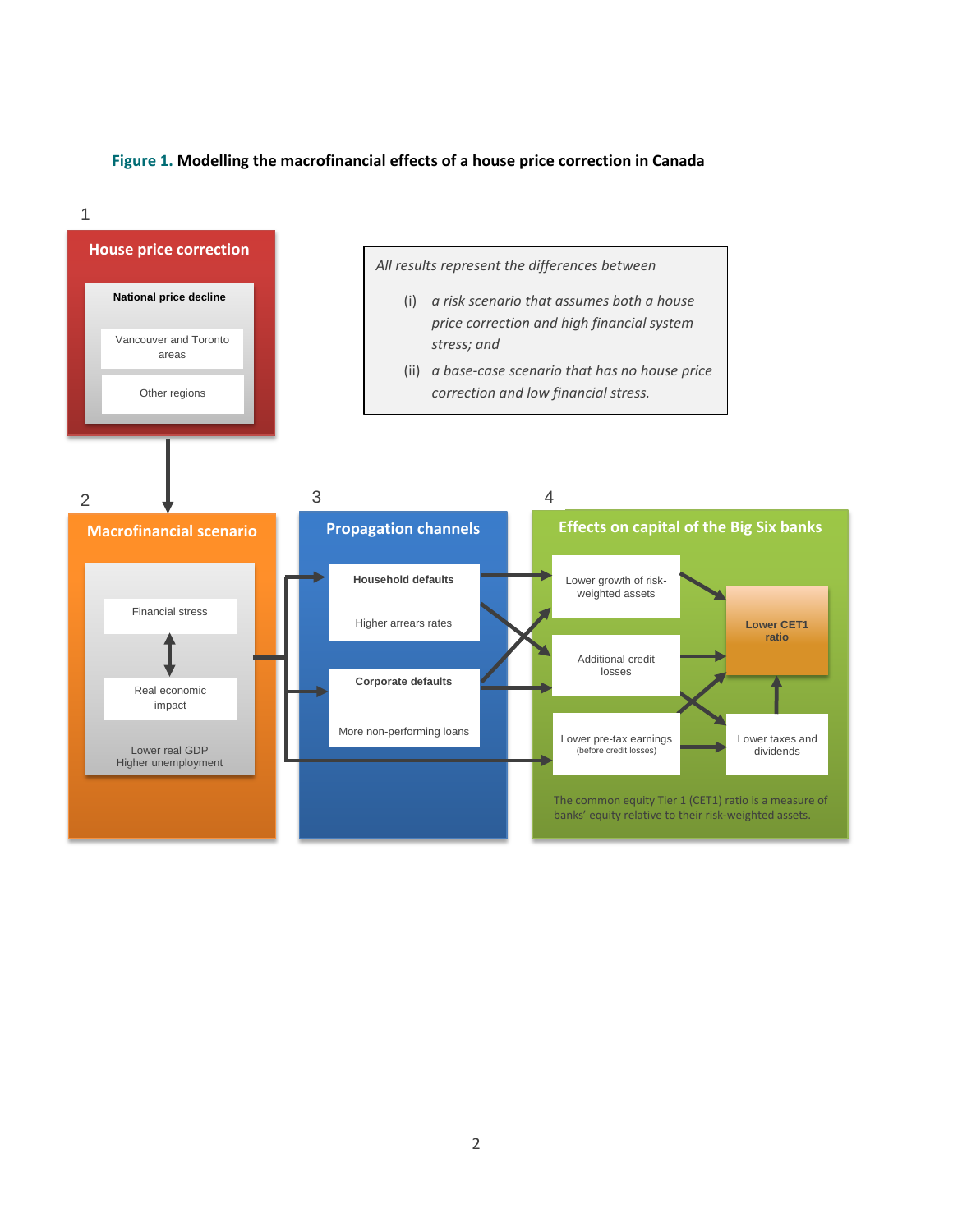The ultimate severity of the scenario depends on several factors, including the following:

- (i) the extent of house price spillovers into the rest of the country;
- (ii) the economic environment, including the strength of the economy at the start of the scenario; and
- (iii) the resilience of the financial system, including the state of financial vulnerabilities and the ability of the financial system to withstand adverse events.

# 1. A house price correction in the Toronto and Vancouver areas

A house price correction is a key risk to the Canadian financial system. House price growth has slowed significantly in the past year, but prices in the Toronto and Vancouver areas remain 40 per cent and 55 per cent higher, respectively, than they were only three years ago. Although strong fundamentals support house prices in these markets, it is possible that the increase in prices was driven, in part, by unsustainable expectations of continued future price growth. If that were true, house price gains could reverse rapidly. Higher interest rates, changes in housing policy or movement in other factors, such as foreign demand, might trigger the adjustment.

A quick drop in house prices in the Toronto and Vancouver areas would be nationally significant on its own because these regions account for around half of housing transactions among Canada's main cities. In addition, it is possible that a house price correction in the Toronto and Vancouver areas could spill over to other regional Canadian housing markets. A key consideration is that most of the rest of Canada has not experienced exceptionally strong price growth over the past few years. Furthermore, truly localized Canadian house price cycles have typically not spilled over to other regions. For example, the 1991– 97 Vancouver house price cycle, which was closely tied to developments in Asia, showed no sign of spilling over into other regional housing markets (December 2014 *Financial System Review*).**[2](#page-5-0)**

As the starting point of our risk scenario, we consider a hypothetical decrease of 20 per cent in house prices nationwide, made up of a substantial price decline in the Toronto and Vancouver areas and a smaller decline elsewhere.**[3](#page-5-1)** The probability of this occuring is low. We choose a large enough shock to illustrate how a tail-risk event could could create stress that affects the financial system.

# 2. High financial stress could amplify macroeconomic impacts

 $\overline{a}$ 

The house price correction would have its largest effects on the Ontario and British Columbia economies, with important direct effects on residential investment; related consumption spending, such as furniture and appliances; and real estate services. The fall in house prices would also lead to negative wealth and collateral effects, which further weigh on consumption spending. There would be macroeconomic spillovers to other provincial economies through lower interprovincial trade and declining confidence nationwide.

<span id="page-5-0"></span>**<sup>2</sup>** Canadian historical experience suggests that a national correction in house prices would be more likely to occur if there were a significant adverse national macroeconomic shock, such as sharply higher interest rates or a broad-based recession, as in 1982 and 1991.

<span id="page-5-1"></span>**<sup>3</sup>** Nationwide real house prices decline over 18 months to reach 20 per cent below the base-case trend and remain there during the rest of the three-year scenario. This is an assumption of the scenario for illustrative purposes and not a prediction. The magnitude of the house price correction in the present scenario is less severe than the nationwide nominal house price correction of 33 per cent assumed in the 2013 Canada Financial Sector Assessment Program led by the International Monetary Fund.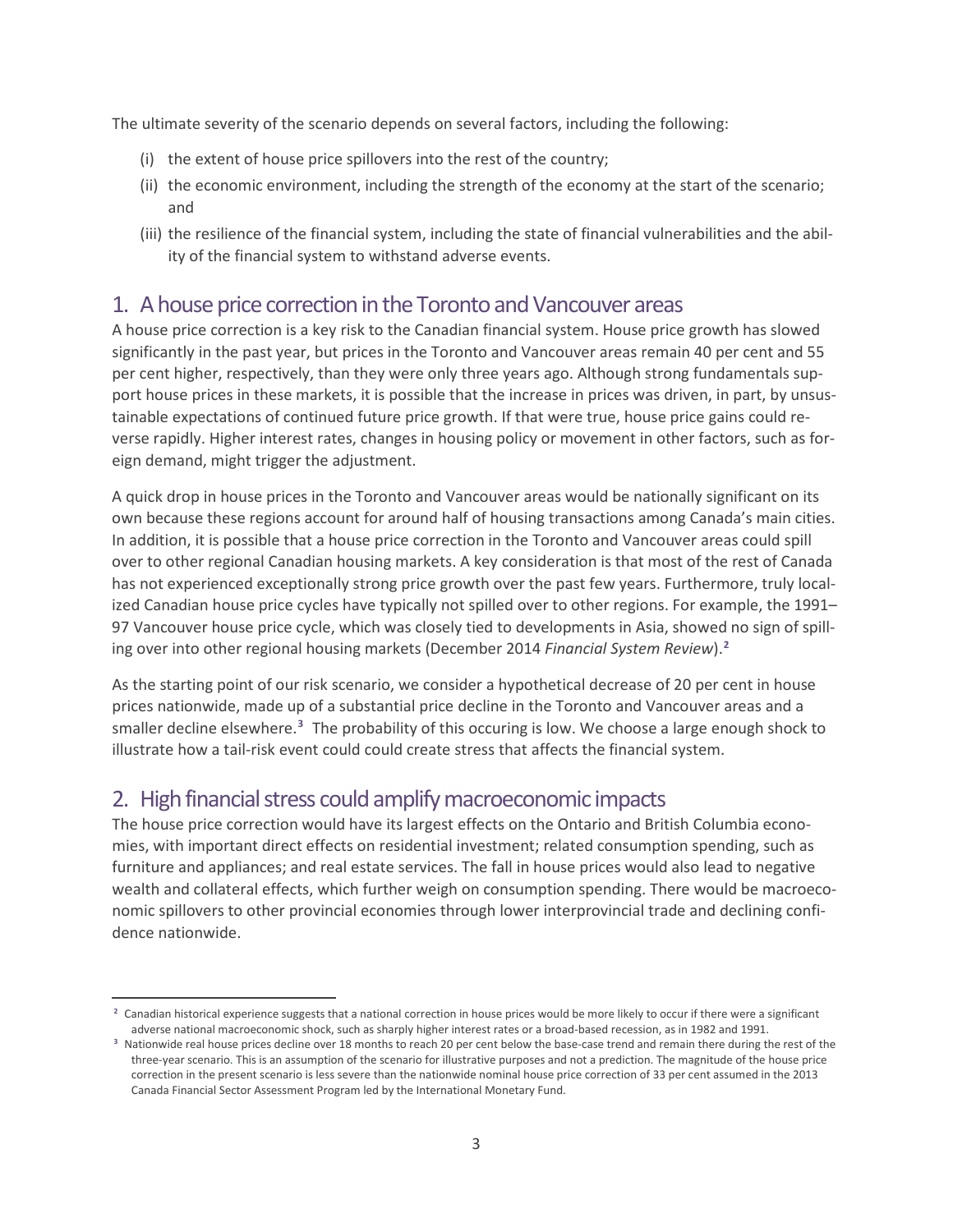Macroeconomic effects are captured by the Risk Amplification Macro Model (RAMM), a component of FRIDA. To generate a severe impact that allows us to analyze challenging macrofinancial conditions, we assume that the decline in house prices and resulting deterioration in economic conditions interact with the elevated level of vulnerabilities and create high financial stress. **[4](#page-6-0)** The concept of financial stress captures heightened volatility and sharp price corrections happening simultaneously across several markets (Duprey, Klaus and Peltonen 2017). It incorporates stress on financial assets as well as stress on the housing market and on the banking sector. When financial stress is high—even if the banking sector remains solvent—shocks to the macroeconomy can have more severe effects.

The impact of the regional house price correction is therefore amplified. RAMM includes not only the basic macroeconomic effects of a house price decline, but also the amplifying effects from decreased asset values, higher risk premiums and outsized effects on business and consumer confidence. For example, rising risk premiums put upward pressure on interest rates that is only offset by accommodative monetary policy (Figure 2). Financial stress is assumed to substantially increase the effects of the house price correction on GDP, leading economic activity in the risk scenario to fall notably below its base-case value (Figure 3).**[5](#page-6-1)** This is not a prediction of what we expect to happen, but rather a low-probability, high-impact scenario useful for examining the resilience of the financial system to a challenging macrofinancial environment.



### 3. The house price correction propagates through the household and corporate sectors

In the scenario, the proportion of households and businesses facing economic stress increases, consistent with the house price correction and resulting macroeconomic downturn. As a result, the rate of arrears in the two sectors rises. Losses from higher arrears, in turn, can put pressure on banks.

 $\overline{a}$ 

<span id="page-6-0"></span>**<sup>4</sup>** We assume no fiscal intervention or specific bank management actions to deal with potential bank losses.

<span id="page-6-1"></span>**<sup>5</sup>** The decline in GDP is significantly smaller than in the recession of the early 1990s and the 2008 financial crisis.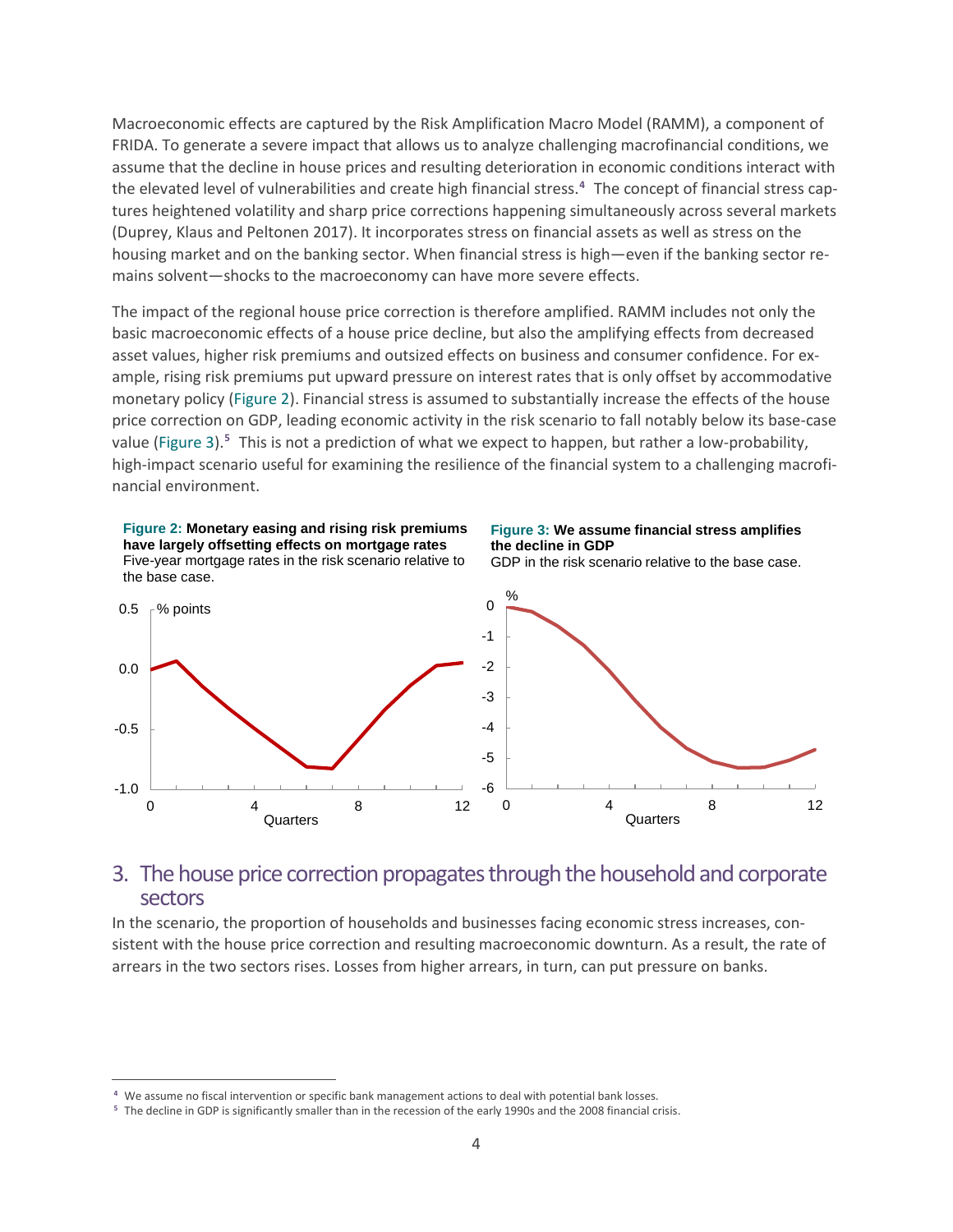### Households

The drop in house prices reduces home equity, thus affecting the ability of households to use lines of credit or sell their house quickly to cope with financial stress. Higher unemployment and the resulting drop in household income also lead to a deterioration in the financial conditions of households. The elevated level of current household vulnerabilities amplifies these effects, leading more households to struggle to make payments on debt (Cateau, Roberts and Zhou 2015). Simulations based on the Household Risk Assessment Model (component of FRIDA) suggest that the overall arrears rate of Canadian households would be 0.6 percentage points higher than in the base case. Specifically, the increase is 0.5 percentage points for mortgage debt and 3.6 percentage points for credit cards (Figure 4). For both mortgage debt and credit cards, the change is somewhat more than what was experienced around the 2008

#### **Figure 4: The fraction of domestic non-performing loans increases for households and businesses** Risk scenario relative to the base case. Diamonds reflect the increase observed around the 2008 recession. HELOC stands for home equity line of credit.



Note: For credit cards, the increase is measured in terms of the annualized default rate rather than the non-performing loan ratio.

recession. The arrears rates, however, remain low in absolute terms.**[6](#page-7-0)**

The decline in house prices would leave a significant fraction of indebted households with negative home equity.**[7](#page-7-1)** The most affected would be homebuyers who entered the market close to the peak in house prices. However, for most mortgages in Canada, the lender has recourse to other household assets in case of default on a mortgage. Households in negative equity therefore have little incentive to default unless they cannot meet their mortgage payments due to a drop in their income. In our model, the main driver of arrears is the increase in unemployment that reduces households' income. The rate of arrears increases more for non-mortgage household debt in part because households tend to prioritize mortgage payments when they face financial stress.

### Businesses

 $\overline{a}$ 

Businesses would also be affected by a downturn in housing. Using our Corporate Default Model (component of FRIDA), we estimate that non-performing loans as a portion of total loans for the corporate sector increase around 6 percentage points, on average, relative to the base case (Figure 4). This increase is larger than the change in arrears for households, which is consistent with historical evidence on the effects of recessions accompanied by housing shocks. The rise in non-performing corporate loans

<span id="page-7-0"></span>**<sup>6</sup>** Residential mortgage arrears rates stand at 0.23 per cent in June 2018. Both the level of arrears in Canada and its increase during a crisis are small compared with those witnessed in the United States. But the United States is not a useful benchmark for Canadian mortgage arrears because of the different structure of the mortgage market in Canada, including the full-recourse nature of most Canadian mortgages.

<span id="page-7-1"></span>**<sup>7</sup>** [Box 3 of the June 2016](http://www.bankofcanada.ca/wp-content/uploads/2016/06/fsr-june2016.pdf) *Financial System Review* focused on two house price correction scenarios of 15 and 25 per cent. A rough approximation to match our 20 per cent house price correction would give about 18 per cent of households with negative home equity. Approximately one third of those mortgage holders would be highly indebted households. Note, however, that this uses data until 2014. Since then, house prices and household indebtedness first increased but recently started to ease.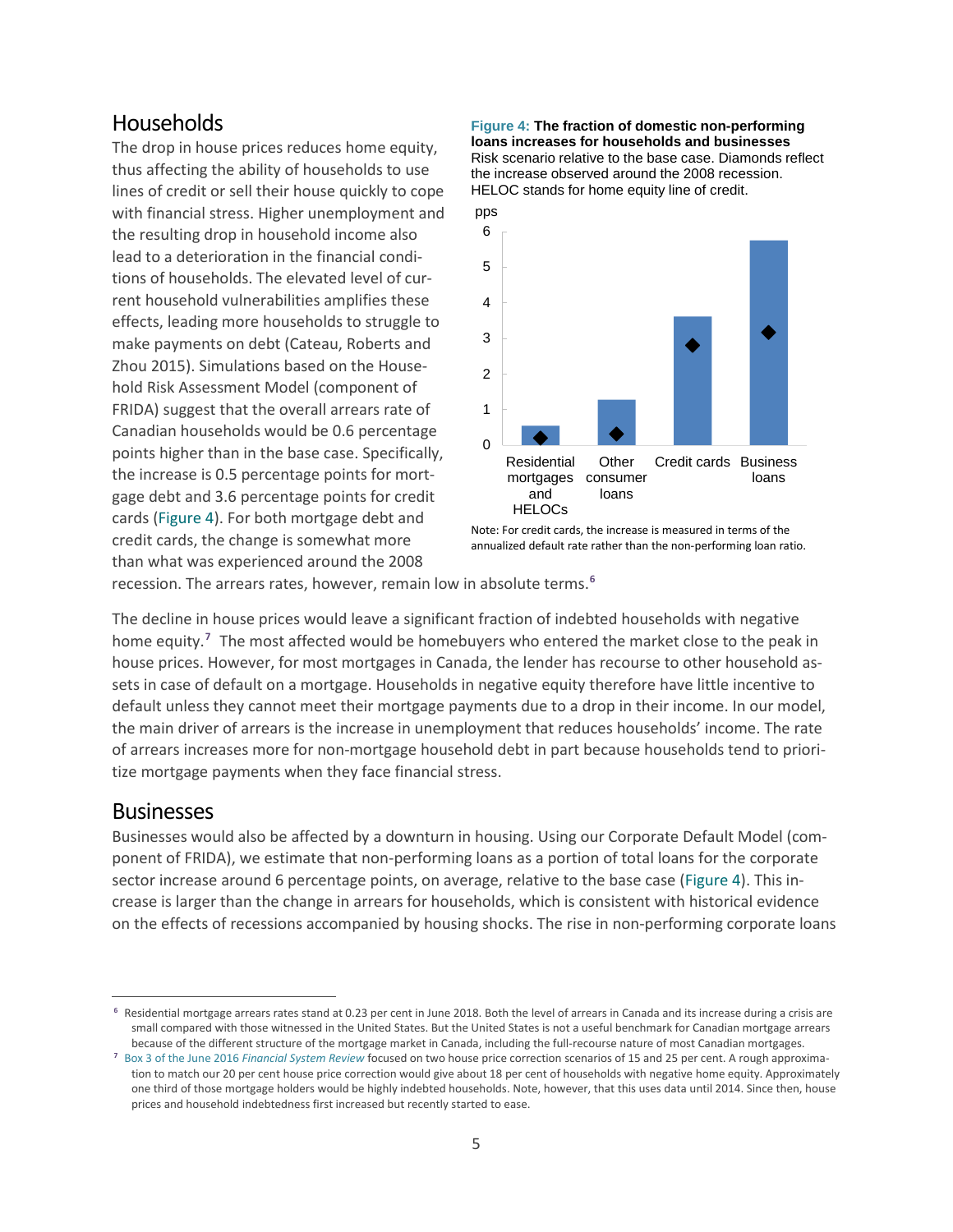is mainly driven by the construction and real estate sector. In our simulation, we consider the case where the construction and real estate sector is in its worst 90<sup>th</sup> percentile.<sup>[8](#page-8-0)</sup>

The deterioration in macroeconomic conditions and an increase in credit spreads would lead to a decrease in overall lending.

### 4. Effects on banks

 $\overline{a}$ 

The simulated impact of the scenario on the Big Six Canadian banks is assessed using our Top-Down Solvency Assessment (TDSA) tool and the MacroFinancial Risk Assessment Framework (MFRAF), both part of FRIDA. **[9](#page-8-1)** The TDSA tool measures the impact of the scenario on bank solvency through credit losses and income by projecting banks' balance sheets, income statements and regulatory capital ratios. MFRAF complements the TDSA tool by quantifying second-round effects, such as funding stresses and contagion, among the Big Six Canadian banks.

Figure 5 provides a qualitative overview of the firstand second-round effects on the financial health of





Note: The green line corresponds to the base case and the blue area to the risk scenario. Results closer to the centre indicate higher stress.

the Big Six Canadian banks. The most important impact of the house price correction is a deterioration in the credit quality of banks' domestic loan portfolios driven by higher default rates for households and businesses. Given the domestic nature of the shock, the credit quality of the international portfolio is unaffected. The worsening in macroeconomic conditions in the scenario is also associated with slower growth in earnings and dividends.

The performance of domestic financial markets is also affected by the high-stress regime. This leads to moderate additional losses on the value of assets on banks' trading books. In the risk scenario, prices and liquidity of the domestic equity and bond markets are affected the most. However, international diversification, hedging and limited exposure of banks to equity and bond markets limits losses due to market shocks.

Finally, the results of MFRAF suggest that first-round effects through credit, income and market losses would not likely be large enough to trigger second-round effects, such as fire-sale losses driven by forced deleveraging or losses on interbank exposures due to a contagion effect. Moreover, given the significant capital buffers of banks, the model does not generate additional liquidity stress beyond a moderate increase in bank funding costs.

<span id="page-8-0"></span>**<sup>8</sup>** During the recession that started in 2008, defaults in the construction and real estate sector peaked at 10 per cent in 2010, and they were at 29 per cent in 1994.

<span id="page-8-1"></span>**<sup>9</sup>** The Big Six Canadian banks are Bank of Montreal, Canadian Imperial Bank of Commerce, National Bank of Canada, Bank of Nova Scotia, Royal Bank of Canada and Toronto Dominion Bank.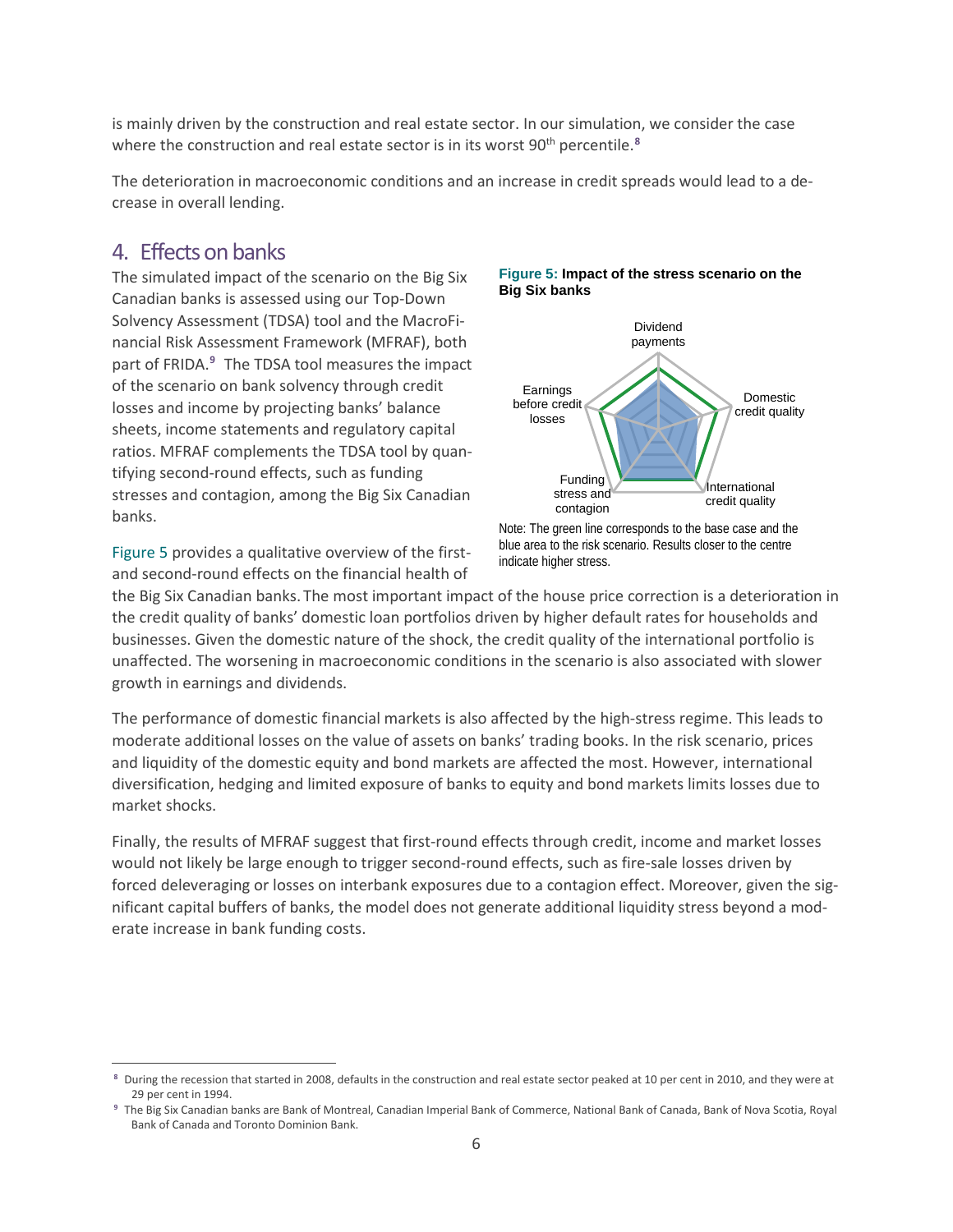# Earnings

Net interest income would be lower in the risk scenario than in the base case. As a result of lower interest rates and a flatter yield curve, the net interest margin earned on loans (the difference between borrowing and lending rates) would be lower in the risk scenario compared with the base case. In addition, credit growth would be weaker.

Non-interest income would also be weaker in the risk scenario. Slower balance sheet growth limits the growth of fees earned on deposit accounts and loan balances. Moreover, the weaker economic activity and domestic stock market performance reduce income earned from investment banking and wealth management clients.

Cumulative earnings over the three-year simulation would be 14 per cent lower in the risk scenario compared with the base case. But the Big Six Canadian banks would continue to have substantial earnings through the risk scenario. This is due in large part to banks' international diversification, which allows them to generate normal earnings from the United States and other international exposures that are unaffected in our risk scenario. In recent years, about one-third of the earnings of the Big Six banks has been from international business segments.

# Credit losses

 $\overline{a}$ 

The average credit losses suffered by banks would be \$24 billion higher in the risk scenario compared with the base case.**[10](#page-9-0)** Nevertheless, the average loss rate in the risk scenario remains lower than the loss rate observed during the 2008 recession. **[11](#page-9-1)**

The additional losses in the risk scenario relative to the base case are driven primarily by losses on business and consumer loans. The proportion of losses in these portfolios is larger than their share of the loan book (Figure 6). This is consistent with observations from historical stress periods and the typically higher capital requirements for these exposures.

For the business loan portfolio, a large share of the additional losses in the risk scenario is due to elevated default rates in the construction and real estate sector. For consumer loans, including credit cards, additional losses are due to both higher default rates and higher losses on defaulted exposures because these loans are mostly unsecured.

In comparison, the additional losses incurred on residential mortgages and home equity lines of credit are small relative to the size of these portfolios. Although default rates for mortgages would be higher in the risk scenario relative to historical experience, they would remain low in absolute terms. Moreover, nearly half of mortgages held by banks are protected by mortgage default insurance.

To help quantify the uncertainty around our estimate of average credit losses and highlight more extreme outcomes, the models in FRIDA generate a distribution of potential credit losses (Figure 7). This distribution is right-skewed, which means that more extreme outcomes could occur. A 90 per cent confidence interval for the increase in combined credit losses of the Big Six Canadian banks in the risk scenario relative to the base case is between \$18 billion and \$30 billion.

<span id="page-9-0"></span>**<sup>10</sup>** The projected credit loss rates are calculated using the default rates implied by the non-performing loans in the household and corporate sectors multiplied by the expected losses on defaulted exposure, which are calibrated using regulatory data and expert judgment.

<span id="page-9-1"></span>**<sup>11</sup>** Compared with the 2008 recession, more defaults are concentrated in sectors where expected losses on defaulted exposures are lower.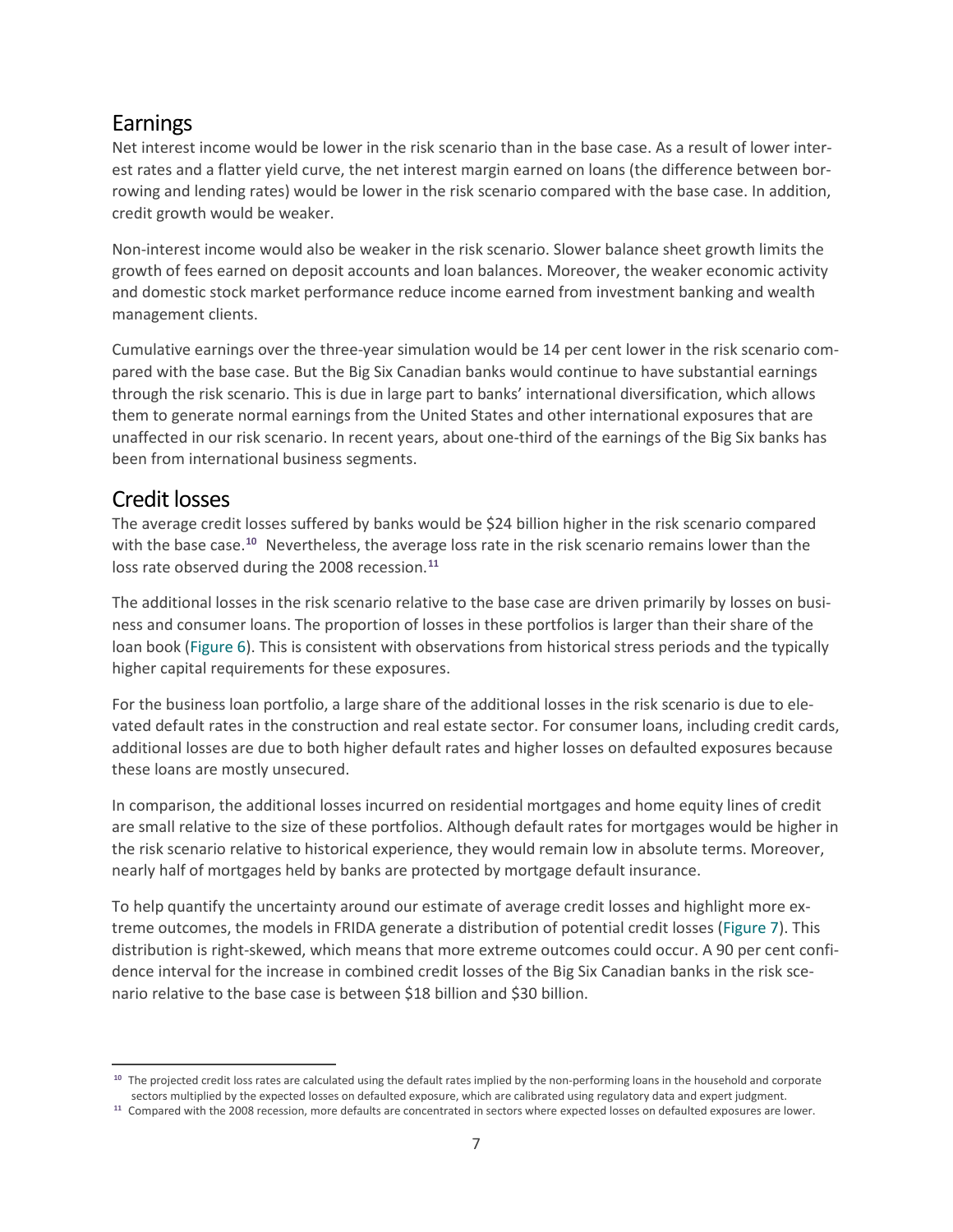





### Capital ratios

 $\overline{a}$ 

The average capital ratio of the Big Six Canadian banks is 1.2 percentage points lower in the risk scenario relative to the base case. Figure 8 provides a summary of the impact of the risk scenario on the various components that contribute to bank capital. Notably, the lower amount of taxes paid on reduced earnings and a slower rate of increase in bank dividends**[12](#page-10-0)** help offset the impact of decreased earnings and increased credit losses relative to the base case.

For the purpose of quantitative risk assessment, the difference in capital between the risk scenario and the base case is most useful in understanding overall effects. But to assess bank resilience, it is also useful to consider the evolution of absolute capital ratios. In both the base case and the risk scenario, capital grows in absolute terms due to the continued positive income and moderate credit losses. Bank capital ratios would therefore remain above regulatory requirements.

<span id="page-10-0"></span>**<sup>12</sup>** In the TDSA, banks are assumed to target a specific dividend payout ratio (the ratio of dividends to earnings) when earnings are rising. This is calibrated on the historical behaviour of each bank. In addition, the tool does not allow for banks to deploy capital into acquisitions or share repurchases. This assumption can lead to rising capital ratios due to rising retained earnings.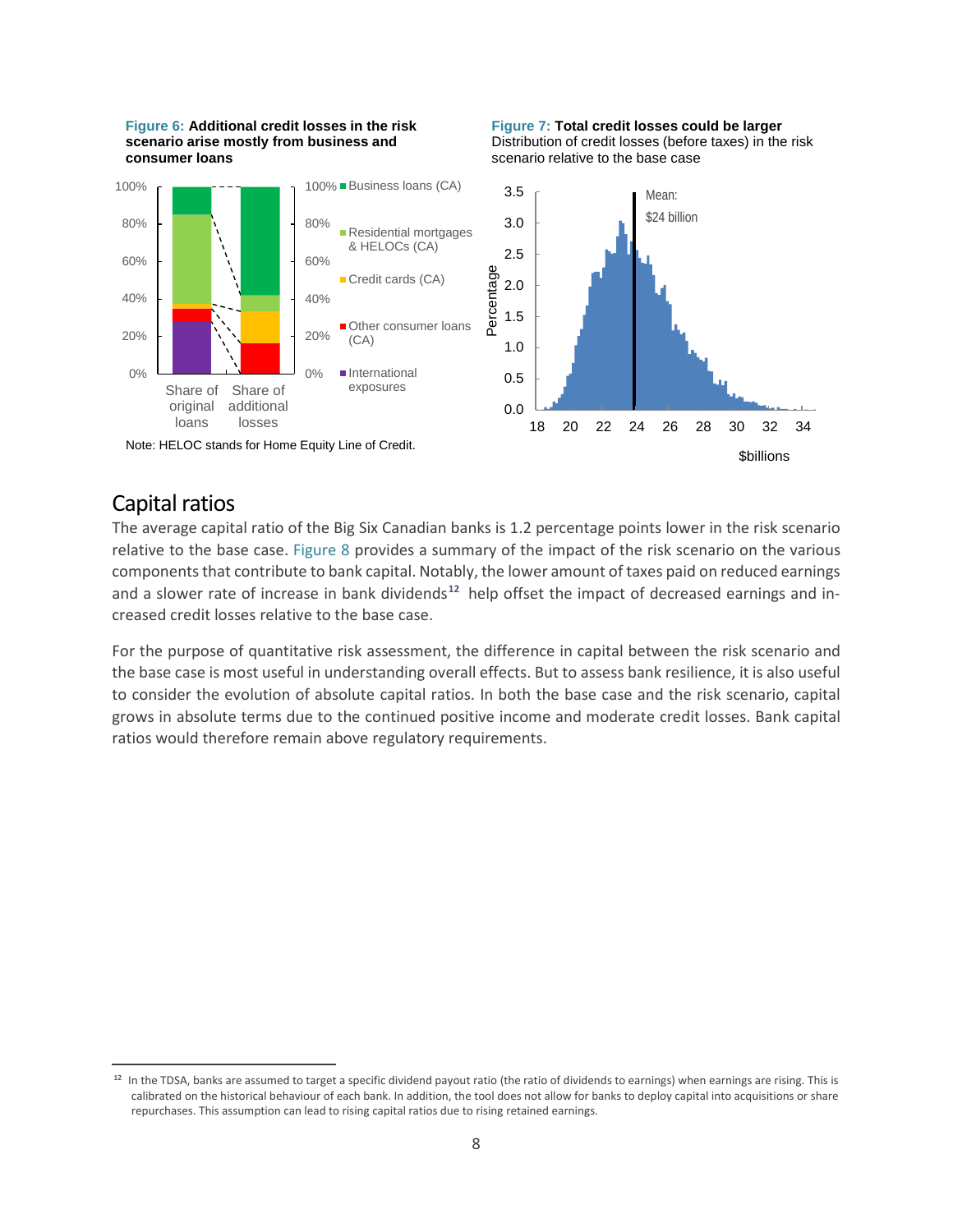#### **Figure 8: The impact of the risk scenario on the average CET1 ratio is moderated by lower taxes and slower dividend increases**

CET1 impact of the risk scenario relative to the base case, as a percentage of initial risk-weighted assets. The impact is decomposed into negative (red bars) or positive (green bars) contributions.



Note: CET1 stands for Common Equity Tier 1 capital

### **Discussion**

The hypothetical, low-proability house price correction scenario considered here is not expected to threaten the overall resilience of the Big Six Canadian banks. Losses are not large enough to trigger funding withdrawals or asset fire sales. Banks' resilience through the risk scenario is supported by their international diversification and their ability to replenish capital with retained earnings.

Still, procyclical behaviour in the financial system could amplify macroeconomic effects, even though financial system resilience is not threatened. Smaller financial institutions that focus on uninsured mortgage lending may be forced to take corrective actions and reduce their supply of lending. To deal with higher losses and reduced earnings, larger banks may adjust their lending behaviour by tightening lending requirements. Financial market volatility is likely to contribute to higher risk premiums.

The overall effects on the financial system depend on the scenario being considered. The outcomes would likely be more severe

- (i) in the case of a larger house price correction;
- (ii) if the correction were accompanied by other shocks, leading to a broader and deeper economic recession in Canada (e.g., Risk 1 of the June 2018 *[Financial System Review](https://www.bankofcanada.ca/2018/06/assessment-of-vulnerabilities-and-risks/)*); or
- (iii) if international shocks reduced the benefits of international diversification for the banks (e.g., Risk 3 of the June 2018 *[Financial System Review](https://www.bankofcanada.ca/2018/06/assessment-of-vulnerabilities-and-risks/)*).

In addition, our analysis assumes that bank creditors are well-informed and forward-looking, so that the healthy capital position of the large banks prevents creditors from withdrawing funding. A risk scenario that somehow triggers a disproportionate loss in confidence by bank creditors might also lead to more severe outcomes.

Even in a substantially more severe risk scenario, the resilience of the Canadian financial system would be supported by additional layers of protection. Banks have a range of tools they can use to manage shocks, such as seeking additional equity capital. Fiscal policy and additional monetary policy actions may be used to mitigate macroeconomic effects. And, should any financial institution face significant financial stress, authorities have a powerful set of crisis management tools that can be deployed to limit damage to the financial system.